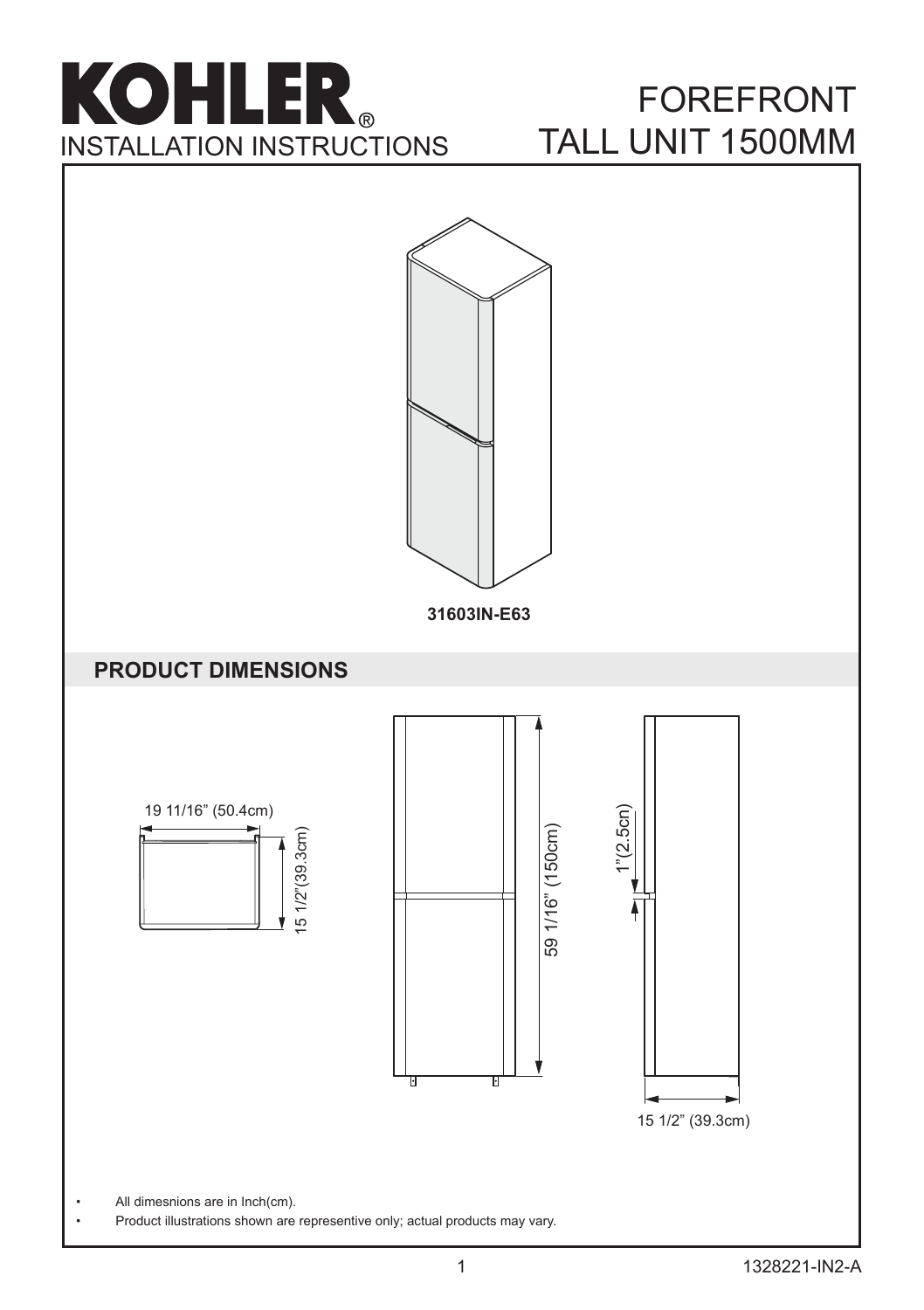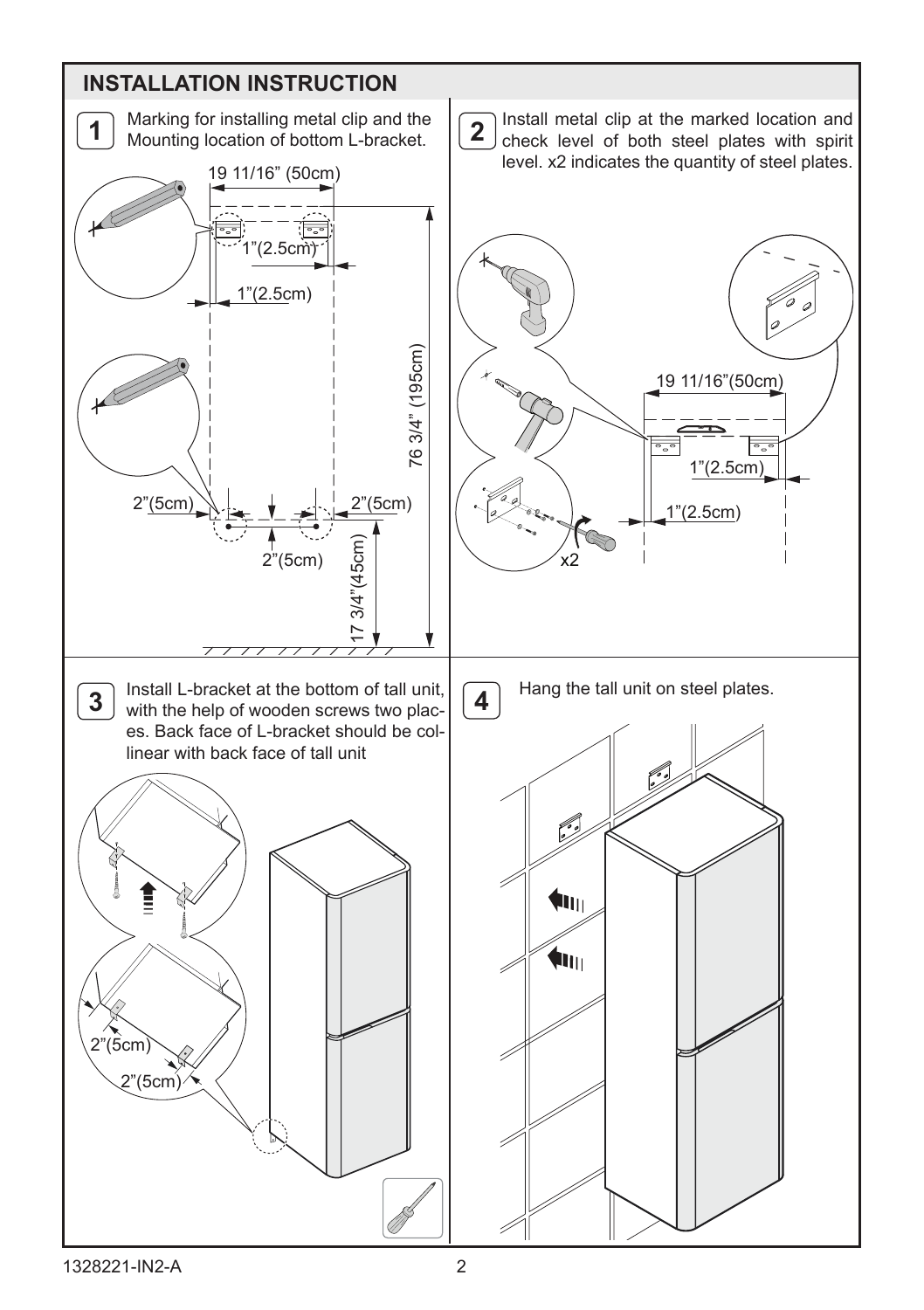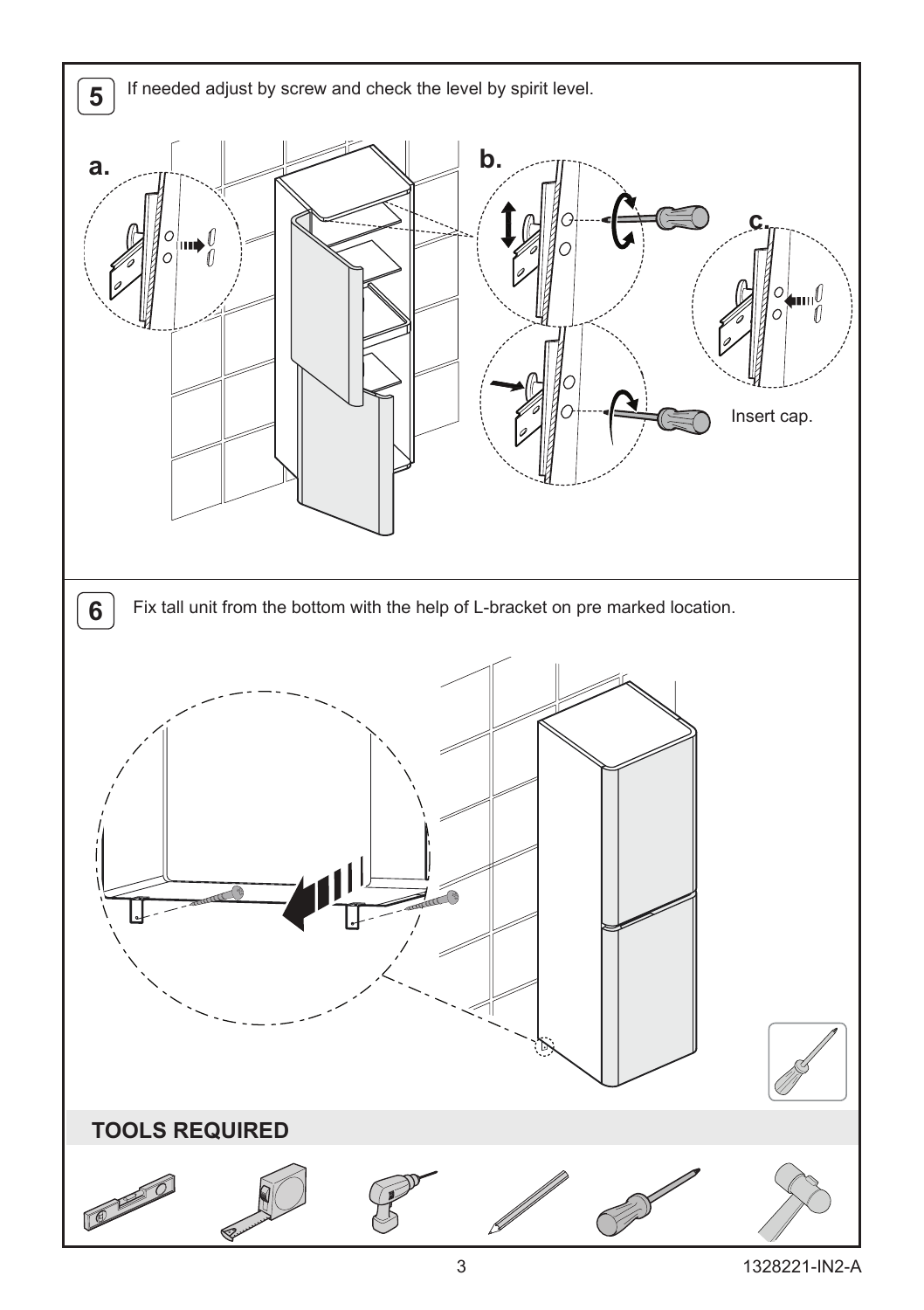# **CARE AND CLEANING**

# **BATHROOM FURNITURE**

Thank you for choosing Kohler furniture. If installed and cared for as indicated, this piece will last for many years.The guarantee only applies to products that are installed and maintained according to the care and installation instructions below.

## **General Recommendations**

• Please check that the furniture has no defect prior to installation. Any complaint made regarding such an issue after installation will be rejected.

• Though Kohler cabinets are resistant to water and humidity but protection from water and humidity will increase the life of the product. Therefore, take care of the product as below:

• As with any furniture with wood fiber panels, an overly-high level of humidity may damage the product. All furniture must be installed in a well-ventilated bathroom.

• Always use a shower door or curtain and wipe off splashes immediately.

• Any product likely to come into contact with water should be protected with a silicon-based seal product (i.e., in places where the product comes into contact with a tiled floor or is against a tiled wall). Wipe off water splashes immediately.

• If for any reason the furniture must be cut or drilled when installing, waterproof sharp edges with varnish or oil-based paint to prevent water seepage.

• After installation, remove all sawdust and clean drawer runners.

• All products should be installed by a skilled individual.

• Electrical connections should be performed by a qualified electrician, in compliance with the most recent local wiring regulations in effect, with particular attention to zones inside the bathroom.

• Note that products in wood veneer are natural and therefore all will differ. Natural wood is likely to change slightly in color with time due to exposure to UV rays. This is a natural process which is considered to be a part of the appeal and esthetics of veneered wood, and lends a uniqueness to each product.

#### **Daily care and use**

• Dry off excess moisture with a towel or soft cloth, taking special care with the furniture edges.

• Never use detergents, bleach or abrasive cleaning products which could damage the product coating. Always test on a discrete area beforehand. Do not use wax-based polishing products which could alter the furniture's lacquer finish.

• Do not leave a damp towel on the furniture. This could damage the product coating and cause mold or bacteria to proliferate.

• Do not lean against or hang on handles or doors.

**Caution!** Electric lightbulbs can get hot. Never touch them with wet hands. Always unplug the spotlight from the outlet before replacing a used lightbulb.

• When replacing a lightbulb, always use the appropriate type and strength. Use a cloth to avoid transferring grease spots to the new bulb and adversely affecting its performance.

• Never leave the furniture door directly open under a light fixture so heat will not accumulate.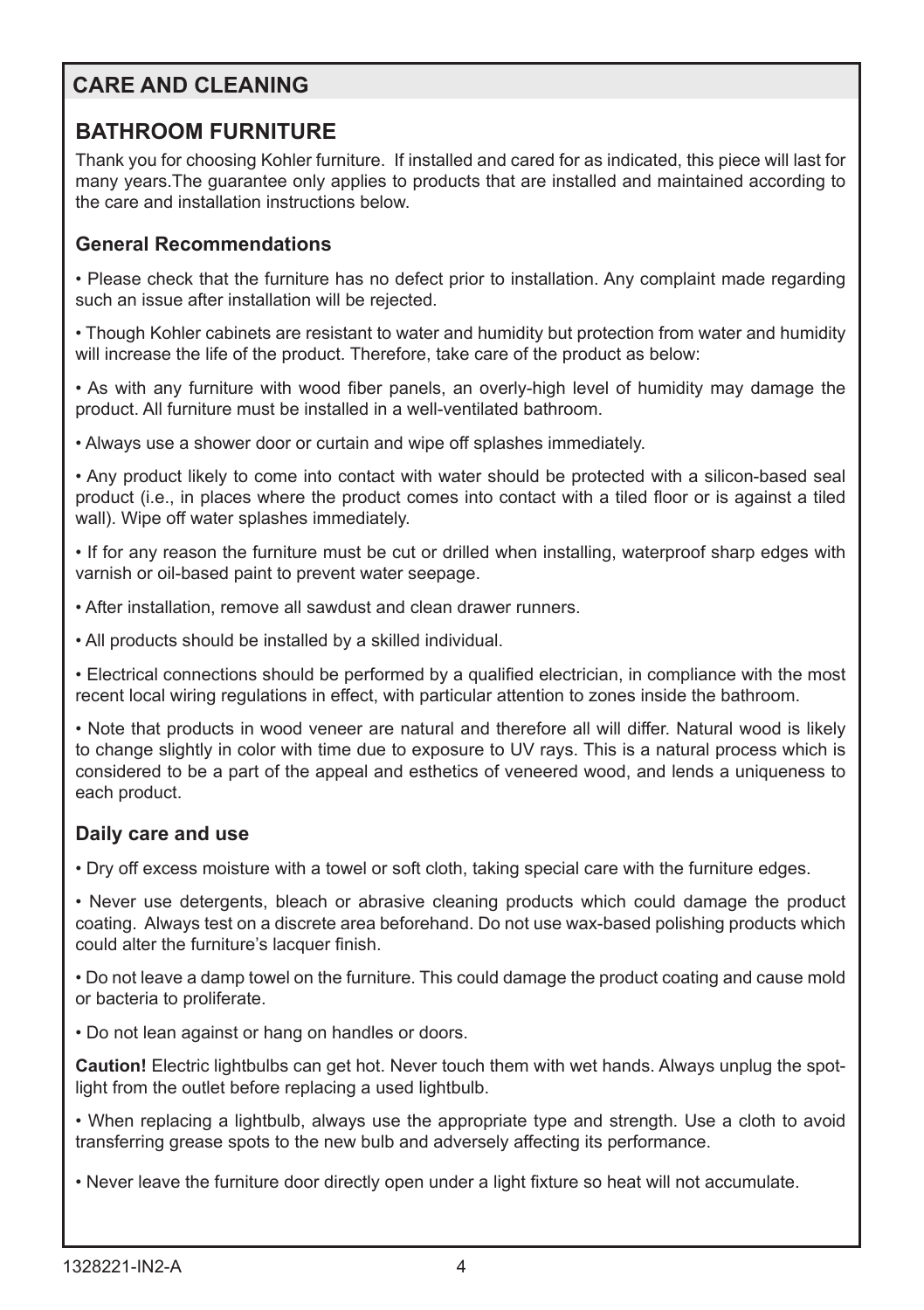## **Glass surfaces**

• Do not strike the glass with a hard or sharp object.

• Do not place an extremely hot or cold object against or near glass surfaces except if a suitable thick, insulating material is used to prevent direct contact.

• If the glass is chipped or broken, replace it immediately. For further information about replacing glass or other components, please contact our Technical departments.

# **Furniture Materials:**

## **Glass (Mirror)**

## **Description**

This clear, hard, fragile, hygienic material is made from sand and potassium or sodium.

## **Daily care**

Clean with a cloth as you would with any other glass surface.

## **Melamine and laminate**

### **Description**

Laminate: Coating made of layered brown paper sheets (often 3), covered with a sheet of decorative paper glued to a wood conglomerate panel (made of wood fibers that are shredded, mixed with a binder and pressed).

Melamine: Layer of decorative paper glued to a wood conglomerate panel (made of wood fibers that are shredded, mixed with a binder and pressed).

Laminate is more resistant that melamine because of its thickness.

Melamine and laminate have hard, non-porous surfaces. They are therefore very sanitary and easy to clean.

Exposure to light (UV rays) may slightly alter nuances over time.

## **Daily care**

Clean regularly with a paper towel, soft cloth (dry or damp) or a sponge (when damp cleaning, wipe well). Repeated use of household products for furniture, or waxing products may cause a sticky, unsightly layer to form. Refer to the installation instructions for general installation and care recommendations.

Specific stains

Light or recent stains: Dry or damp clean with paper towel, soft cloth or a sponge (when damp cleaning, wipe well).

Average or fairly old spots: Use extremely hot water and common, non-abrasive cleaning products (dishwashing liquid, soaps).Persistent or old spots: Apply dishwashing liquid or washing powder/ water paste to spot overnight. If some spots persist, try solvents or weak acid (for scale).

## **Lacquer/Polyurethane gloss finish**

**Caution!**This product has a film covering but this does not protect it against impacts. Proceed with care when assembling, and remove film after installation.

## **Description**

Wood finish made from resin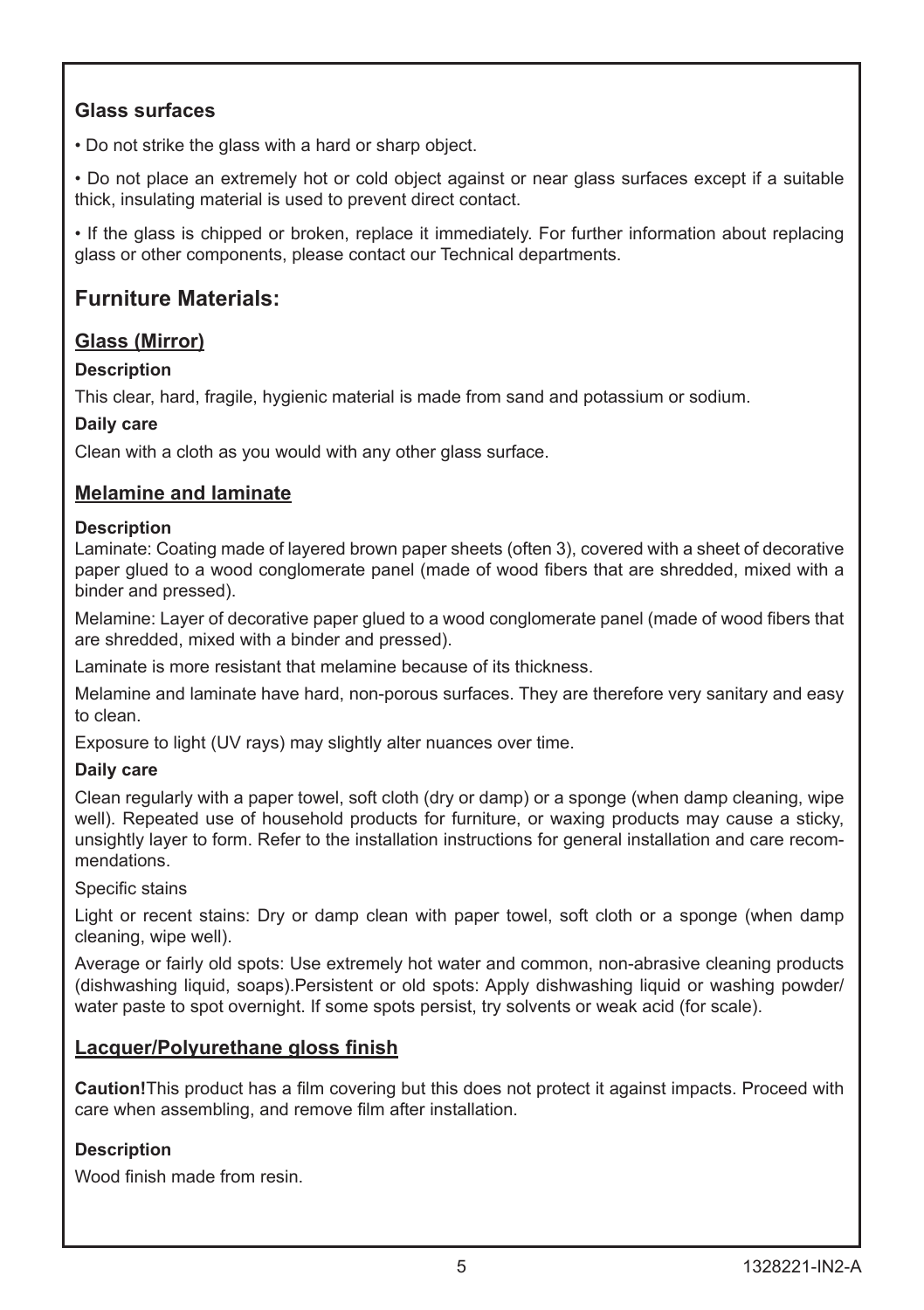These polyurethane lacquers may have three different sheens: Gloss, satin or soft.

Though the polyurethane finish used on Kohler furniture is highly durable to UV, but over the years, they may start to discolor lightly as no finish is 100% UV resistant.

## **Daily care**

Only use soapy water or a glass cleaner with a sponge; dry with a soft cloth. Note that PU/lacquered finishes can be easily scratched (resistant upto pencil hardness scratches) so always take care, particularly when cleaning

#### **Specific stains**

Recent stains or food stains: Clean with a soft cloth dipped in soapy water; then dry with a soft cloth.

Ballpoint pen or felt-tipped pen marks: Use rubbing alcohol. Test on a discrete location.

Nail polish: Carefully use acetone-free nail polish remover and a cotton swab for limited application. Test on a discrete area beforehand.

## **Wood veneer**

### **Description**

BWR Ply (Boiling Water Resistant) panel covered with a thin sheet of stained, varnished wood, which determines product appearance. Since this is a natural material, each piece is unique and differences in shades cannot be considered defects.

As opposed to solid wood, veneer will not change in shape; however, like all wood, it tends to acquire a patina over time from exposure to light (UV rays).

### **Daily care**

Only use soapy water or a glass cleaner with a sponge; dry with a soft cloth.

Refer to the installation instructions for general installation and care recommendations.

Specific stains

Recent stains or food stains: Clean with a soft cloth dipped in soapy water; then dry with a soft cloth.

Ballpoint or felt-tipped pen marks: Use rubbing alcohol. Test on a discrete area of the furniture beforehand.

Nail polish: Carefully use acetone-free nail polish remover and a cotton swab for limited application. Test on a discrete area beforehand.

## **Solid wood**

#### **Description**

Solid wood covered with a special anti-UV clear-coat lacquering/varnish. Smooth and even to the touch. Since this is a living material, each piece is unique, and therefore differences in shades cannot be considered defects.

Common oak: Yellowish-white wood with a coarse grain and straight lines.

#### **Daily use**

Only use soapy water or a glass cleaner with a sponge; dry with a soft cloth.

Specific stains

Food stains: Clean with soapy water, rinse and dry with a soft cloth.

Natural clay powder is effective on grease stains.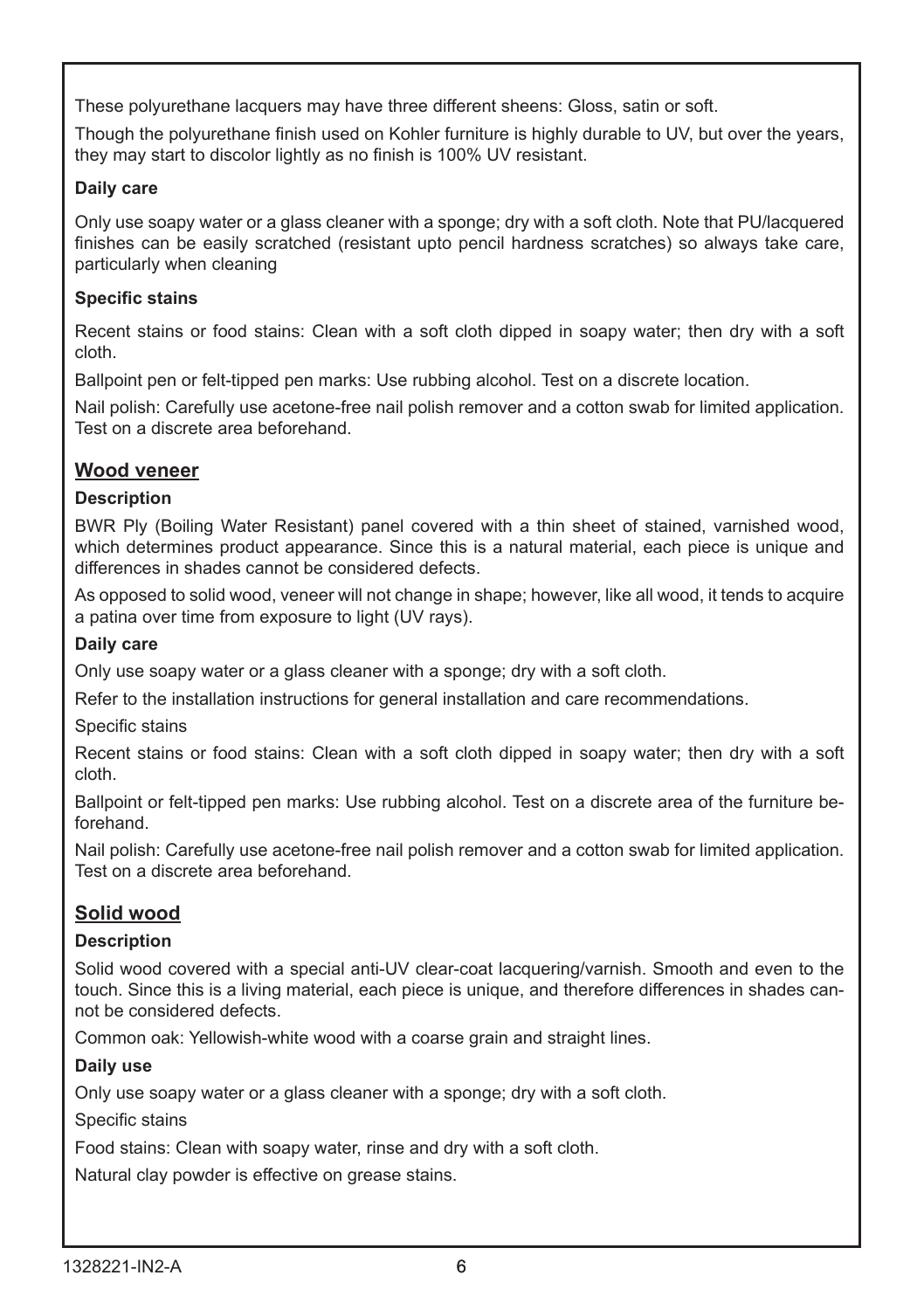Ballpoint or felt-tipped pen marks: Use rubbing alcohol or white spirits, lemon juice or an anti-rust product.

Nail polish: Carefully use acetone-free nail polish remover and a cotton swab for limited application. Test on a discrete area of the furniture beforehand.

# **Care and Cleaning Guidelines**

•Always test your cleaning solution on an inconspicuous area on the product before applying it to the entire surface.

•Do not allow cleaners to sit or soak on the product.

•Use a soft, dampened sponge or cloth to clean. Never use abrasive material like a bristle brush or scouring pad.

•Wipe surfaces clean and rinse completely with water immediately after applying cleaners.

# **CLEANING INSTRUCTIONS**